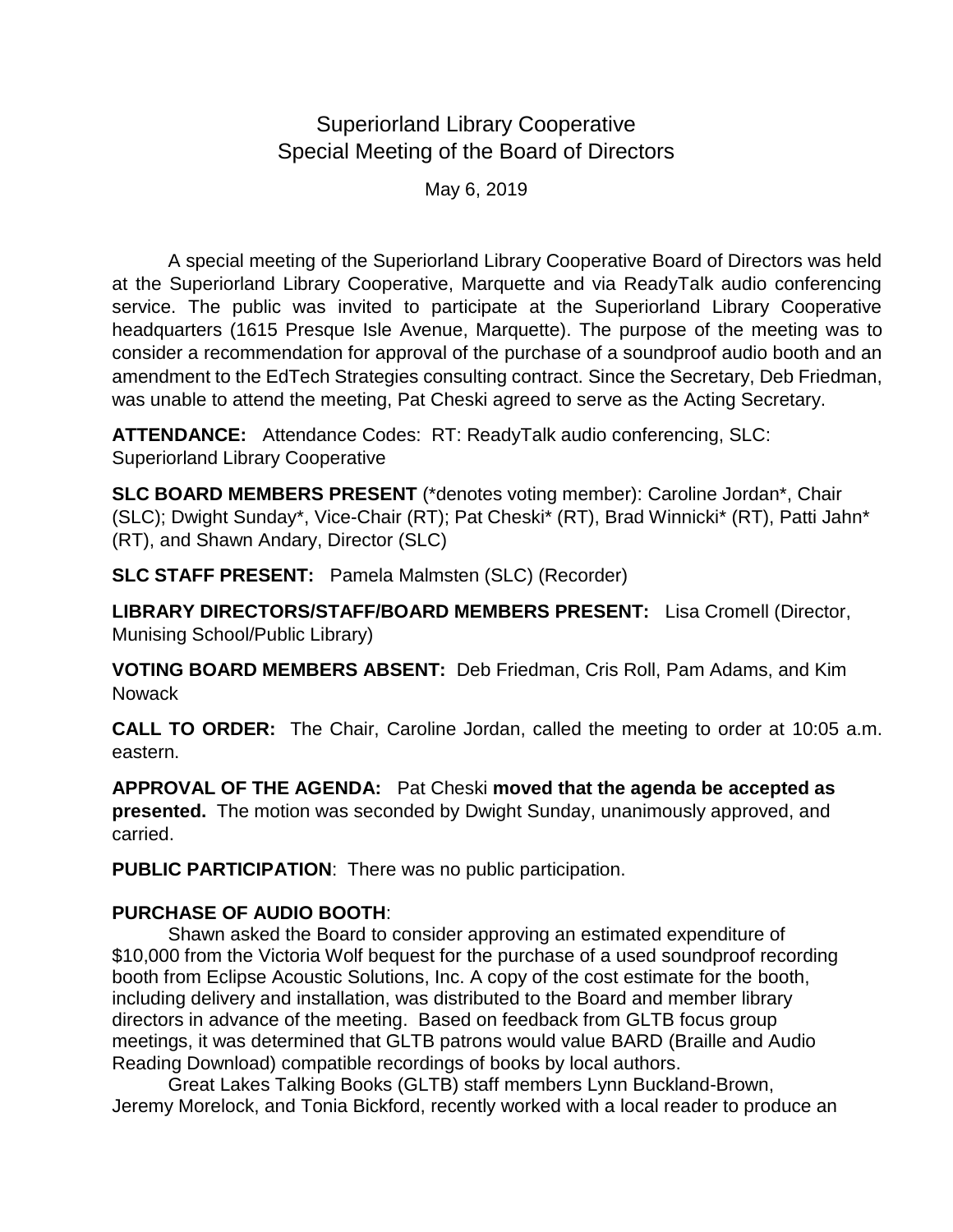audio book recording of Cully Gage's "*A Love Affair with the U.P*". The audio recording was sent to Lansing for final editing and will soon be available to all National Library Service (NLS) patrons as a digital audio book. Since recording the book without a soundproof booth was very difficult and many sections had to be re-recorded to eliminate extraneous sounds, GLTB Reader Advisor Lynn Brown recommended that a soundproof booth be used for future recording sessions. The booth would be housed at the Peter White Public Library. Shawn said that a use policy would be formulated and the booth would eventually be made available for use by library staff and patrons in the Superiorland Library Cooperative's service area who wish to record oral histories, podcasts, music, etc.

Shawn reported that new booths for comparable cost were very small; the booth being considered is 8' X 4' and was used by an audiologist's office. Shawn said she checked on vendor references and all were positive. As noted on the estimate, SLC would be responsible for contracting for some electrical work. Dwight Sunday asked about costs for the electrical work and Shawn replied that estimates were not obtained since it was not known if any work would be needed. Shawn indicated that she would obtain estimates for any possible electrical work. Pat Cheski asked about insurance for the booth; Pam and Shawn said they would check with SLC's insurance agent about costs for insuring the booth offsite at the Peter White Public Library.

Dwight Sunday **made a motion that the Superiorland Library Cooperative Board of Directors would conditionally approve a \$10,000 expenditure using funds from the Victoria E. Wolf bequest to purchase a used soundproof recording booth from Eclipse Acoustic Solutions; the approval is based on the condition that the cost for a dedicated electrical circuit and electrical work would not exceed \$5,000 and that adequate insurance coverage can be obtained for the booth.** The motion was seconded by Pat Cheski.

Discussion: Pat Cheski noted that SLC is responsible for refuse disposal and asked what that would involve; Shawn replied that she would find out in advance how much refuse there will be and how it can be disposed of.

Roll Call: Caroline Jordan: Yes, Dwight Sunday: Yes, Pat Cheski: Yes, Brad Winnicki: Yes, Patti Jahn: Yes. **Total**: Yes: (5), No: (0), Abstain: (0). Motion carries unanimously.

## **AMENDMENT TO EDTECH STRATEGIES CONTRACT**:

Shawn reported that SLC's existing contract with its eRate consultant, EdTech Strategies, expired on 4/30/2019; she recommended that the Board approve a 3-month contract extension at a cost of \$2,850. Shawn explained that the extension would allow the consultant to finish the process involved with the establishment of the SLC Internet Consortium and file the remaining FY 2019/2020 paperwork. The amended contract with EdTech Strategies would end on 7/31/2019

Brad Winnicki **moved that the Superiorland Library Cooperative Board of Directors approve an amendment to the EdTech Strategies contract** [which expired on 4/30/2019] **that extends the contract to 7/31/2019 at a cost of \$2,850.** The motion was seconded by Pat Cheski.